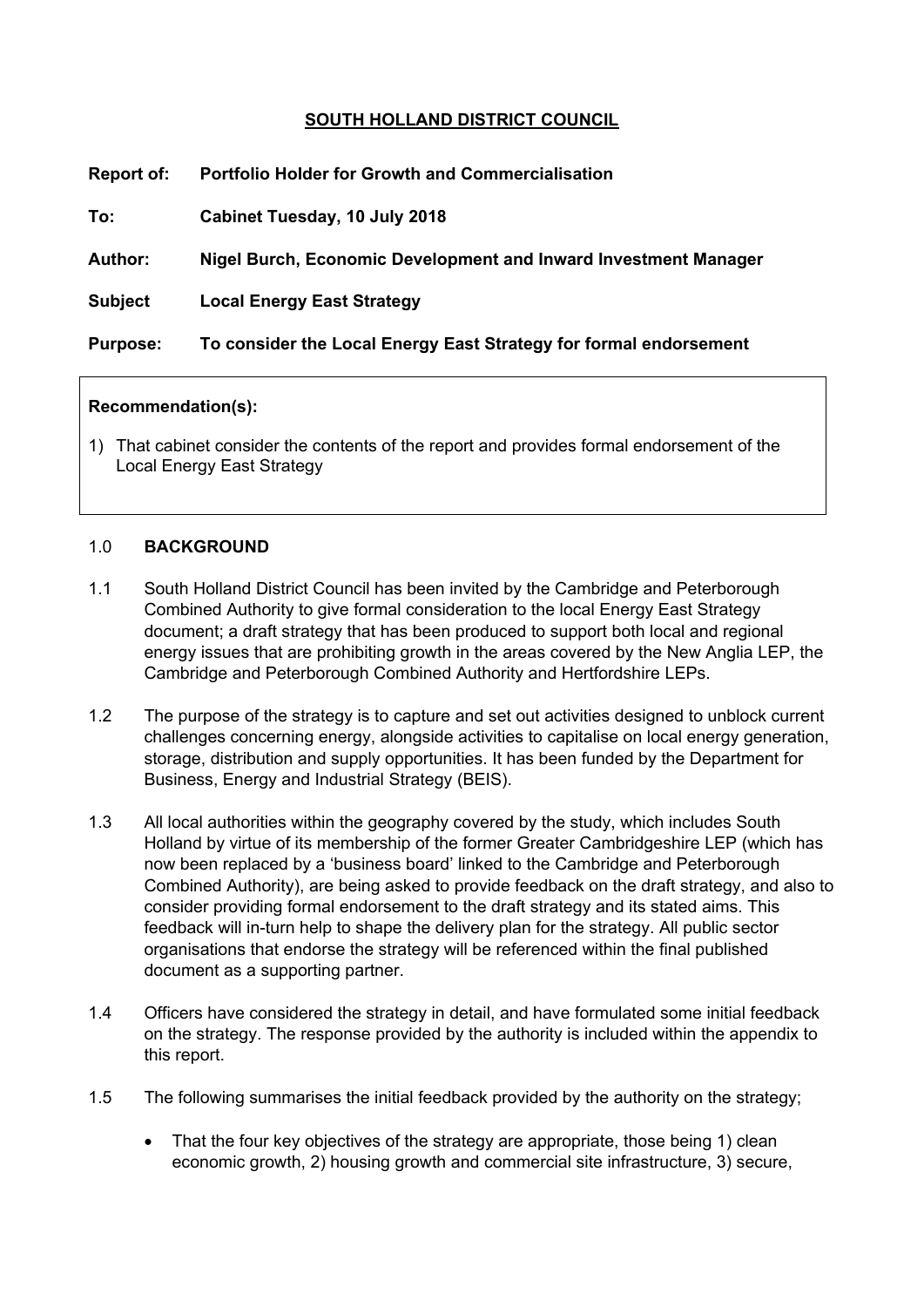local, affordable, low carbon consumption and 4) the need to support clean transport networks.

- That there is a need to ensure that maior economic projects within the district with a role to play in the development of 'cleaner' economic growth are referenced within the document. These projects include the emerging Holbeach Food Enterprise Zone, which has a potentially significant role in supporting industry with a focus in automation in the agriculture, food manufacturing, horticulture and logistics sectors.
- That there is a need to include similar references within the document to the range of green generation assets that are located in the district, and the role of these assets in supporting the delivery of the wider strategy set out within the document. These assets include wind farms, solar farms and anaerobic digestion plants. They also include larger facilities that are located elsewhere, but whose output makes 'landfall' in the district, such as Race Bank, Inner Dowsing and the Lincolnshire offshore windfarms, as well as the proposed 'Viking Link' which will require a large converter station to be built at Bicker Fen in the north of the district.
- That South Holland, along with many other districts in Lincolnshire and the wider region, has issues with both the availability and cost of utility infrastructure, and that as a consequence consideration should be given in the future to making some of this locallyproduced green energy available, via local green energy networks, particularly with a view to support new housing and commercial developments in the district.
- That this approach could be further extended to support the role out of electric vehicle charging points, and maybe, even further ahead, the electrification of the joint-line.
- 1.6 Having consider the strategy in detail, officers are minded to recommend that the council provides endorsement to the strategy and its stated aims, gives its alignment with the authority's own priorities relating to housing and economic growth, alongside the focus within the strategy in addressing issues that impact upon the growth, including power generation and distribution. Consequently, the recommendation contained within the report is that the authority should consider formal endorsement of the Local Energy East Strategy.

# 2.0 **OPTIONS**

- 2.1 Option 1: To provide formal endorsement of the Local Energy East Strategy, as per the report recommendation. Under this option, the authority will become a named signatory of the strategy and will provide formal endorsement.
- 2.2 Option 2: Do nothing. Under this option, the authority will not provide formal support for the strategy.

### 3.0 **REASONS FOR RECOMMENDATION(S)**

3.1 As set out earlier within this report, the Local Energy East Strategy is focused around a number of matters of relevance to the council's own strategic priorities, notable concerning housing and economic growth, alongside the focus within the strategy in addressing issues that impact upon the growth, including power generation and distribution. For these reasons, it is recommended that the authority provides formal endorsement of the strategy.

### 4.0 **EXPECTED BENEFITS**

4.1 It is anticipated that the Local Energy East Strategy will assist power distributors, utility companies and policy makers in taking steps to ensure that future energy provision in the